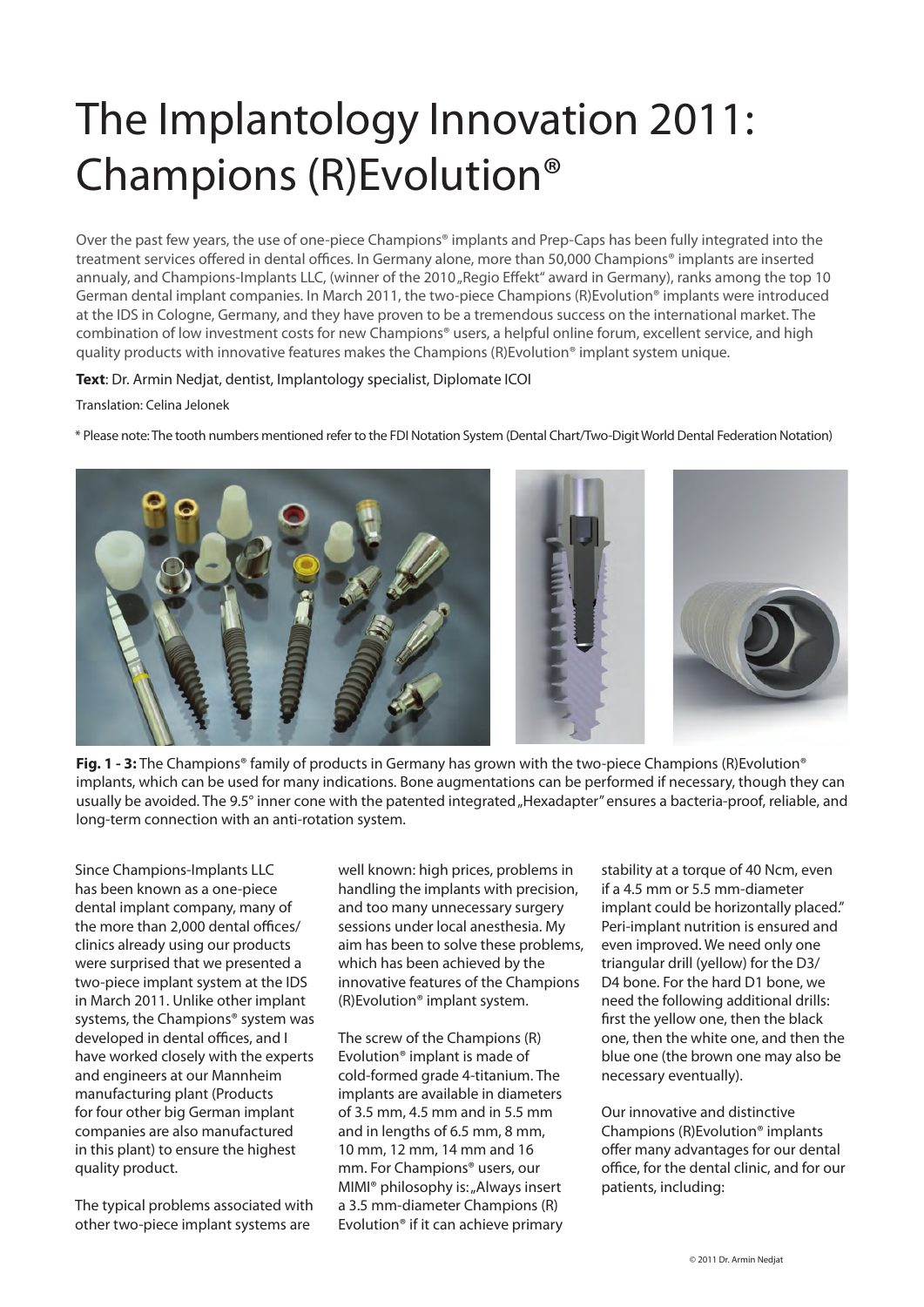1) The Champions (R)Evolution® implant system is the first two-piece implant system that can be inserted according to the Minimally Invasive Method of Implantation (MIMI®). In more than 80% of cases, you can insert the implant transgingivally without any incision and periost injury. A standard, iatrogenic periost detachment/injury can cause periimplantitis. After surgery, bone malnutrition around the implant can occur. Bone malnutrition in turn can lead to craters, which can be diagnosed by means of X-rays. MIMI® is very beneficial for patients, who generally do not suffer from any swelling and pain following surgery. A day after surgery, patients can

often resume their daily activities and return to work, and many do not need to take antibiotics.

2) Designed and manufactured in Germany, the Champions (R) Evolution® implant offers high quality and precision at an excellent price/ performance ratio! In addition, the Champions® accessories and abutments are affordable for patients, while still providing a top rated product. Several studies (including a study at the university clinic in Cologne, Germany) have shown that the Champions® implants have one of the best surfaces on the Dental Implantology market.

3) Bacteria-resistant micro-gap of only 0.6 μm (since bacteria range in size from 2- 15 μm, penetration of the micro-gap is not possible), thanks to the rotation-proof inner cone of 9.5° with the patented integrated "Hexadapter".

4) The surgical and prosthodontic procedure is very time-saving. For example the impression is taken supragingivally, without the need of screwing and unscrewing the implant parts. There is no need for a timeconsuming open impression with X-ray check-ups, which makes surgery more efficient, less stressful and more comfortable for the patient.

Here are the step-by-step instructions for correctly performing the Champions (R)Evolution® implantation procedure:



**Fig. 4 - 6:** Initial situation: this patient had a single tooth gap 14 after his endo-tooth root had been fractured. Four months before implantation, the dentist had not been able to perform a minimally invasive osteotomy, which led to a gingiva retraction mesially from the crown. However, this did not bother the patient. In 2001, the Champion® 15 was successfully inserted next to the teeth 16 and 17. At that time, the one-piece Champion® was immediately restored and immediately loaded only within 14 days post surgery. The patient came back to our dental office. He said that the conventional procedure (with external sinus lift and extensive augmentation – why is this necessary in this initial situation?) would be overtreatment. He was told that the conventional treatment would be very expensive and that it would take at least 10 months. After local anesthesia with UDS forte, we slowly drilled and prepared the D3 bone with the yellow drill (at 250 rpm) and with the 2.4 mm-diameter condenser.

After each drilling and after each preparation with condensers, the bone cavity must be checked with the metal Bone Cavity Check (BCC) probe. Then, the Champion (R)Evolution® implants are inserted at a torque of at least 40 Ncm, and they can achieve primary stability. We can insert the implant Shuttle at a torque of up to 70 Ncm without deforming or breaking the implant body.

The dentist decides how to continue to proceed, depending on the individual case:

– Remove the Shuttle and screw the surgical screw when there is a gingival thickness of 1 mm, or when the implant should be covered to assure the transition from Primary Osseointegratoin Stability (POS) to Secondary Osseointegration

Stability (SOS), for example in cases of horizontal and vertical augmentations (conventional method of implantation). "Load-free healing" is also possible with Champions (R) Evolution® implants.

– Set one of the six Gingiva-Clix on the Shuttle. Just click the Clix onto the Shuttle, making sure that both grooves are set in it, and that you

can hear a "click." This method offers many advantages, there is good "gingiva-forming," the impression does not have to be taken under local anesthesia, and an exposure of the implant Shuttle can be avoided. Thanks to its excellent biocompatibility (like zircon), patients can avoid the embarrassment of having anything gray or metallic in their mouths.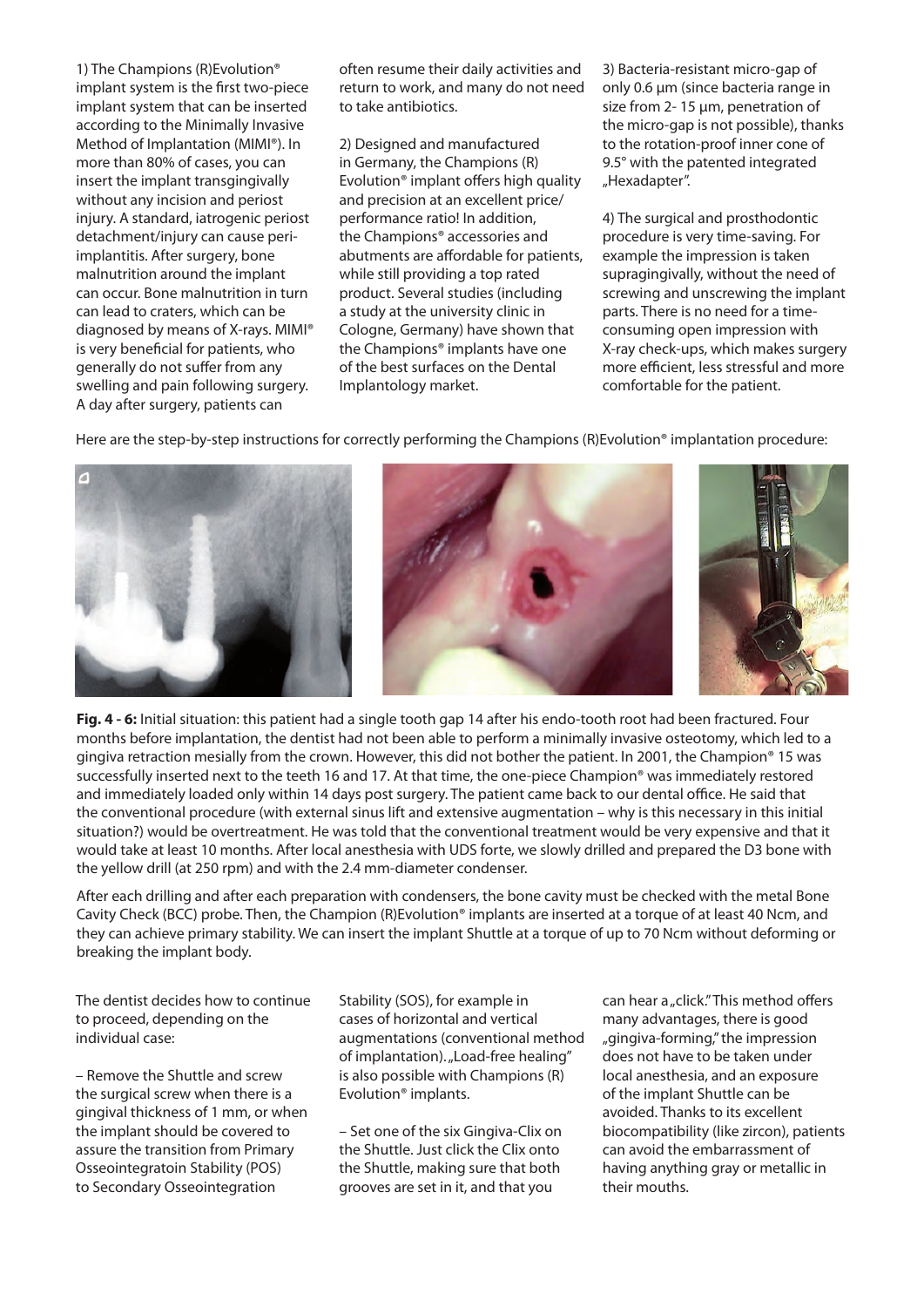

**Fig. 7 - 9:** You insert the implant with the Shuttle, which has been fastened at 10 Ncm Ex Works. The Shuttle stays in the implant until the supraconstruction is set. There is very little risk of bacterial penetration, and the implant inner thread is protected to the maximum. With the conical triangular drills and the Champions® design, you can proceed according to the periost-preserving MIMI® method in many cases. This X-ray picture shows the Champions (R)Evolution® implant 14 in the D3 bone. The implant could achieve primary stability at a torque of more than 40 Ncm.

The 3 mm-high Shuttle, which has been fastened to the implant at 10 Ncm Ex Works, should stick out from the mucosa about 0.5 mm up to 1 mm supragingivally. Important: since lateral shear forces and micromovements on the implant must be avoided in the 2-8 weeks post surgery, the Shuttle (including the Gingiva- Clix) should not stick out

too much from the mucosa. That is why the surgical screw and the six Gingiva-Clix with different heights can be used.



**Fig. 10 -12:** You can choose one of the six different WIN! Gingiva-Clix, depending on the height and thickness of the gingiva or the diameter needed for the crown. After choosing the Gingiva- Clix, you can fix the WIN!- Clix by "clicking" it on the titanium Gingiva Shuttle. In this case, the standard "1-1" Gingiva- Clix was set. "1-1" means 0.5 mm high and 1 mm wide. It is slightly wider than the Shuttle. Then, the patient left without the need of an antibiotic . The patient took one Ibuprofen 600 mg prophylactically before the MIMI® intervention. Since the patient was toothless in this area four months after the osteotomy, we decided not to make a temporary. After eight weeks, the patient did not experience pain, and he came to the second session in the dental office: the gingiva was very healthy and the gingiva-forming with the Gingiva-Clix was excellent…

For taking the supra-gingival impression, the clinical situation can be transferred to the laboratory model, without the need to unscrew or remove the Gingiva-Clix and the Shuttle.

You should not remove or unscrew the WIN!®- Gingiva-Clix or the implant Shuttle. A bacterial contamination of the inner implant thread needs to be avoided in the first weeks. Separate sessions for the implant exposure and local anesthesia are not needed. For example, one could pull off the Gingiva-Clix window by inserting a 2.4 mm diameter condenser about 0.5 mm up to 1 mm (about 3 x ¼ rotations)

into the perforation window of the Gingiva-Clix. This procedure only takes a few seconds. Now you can see the Shuttle through the Gingiva-Clix…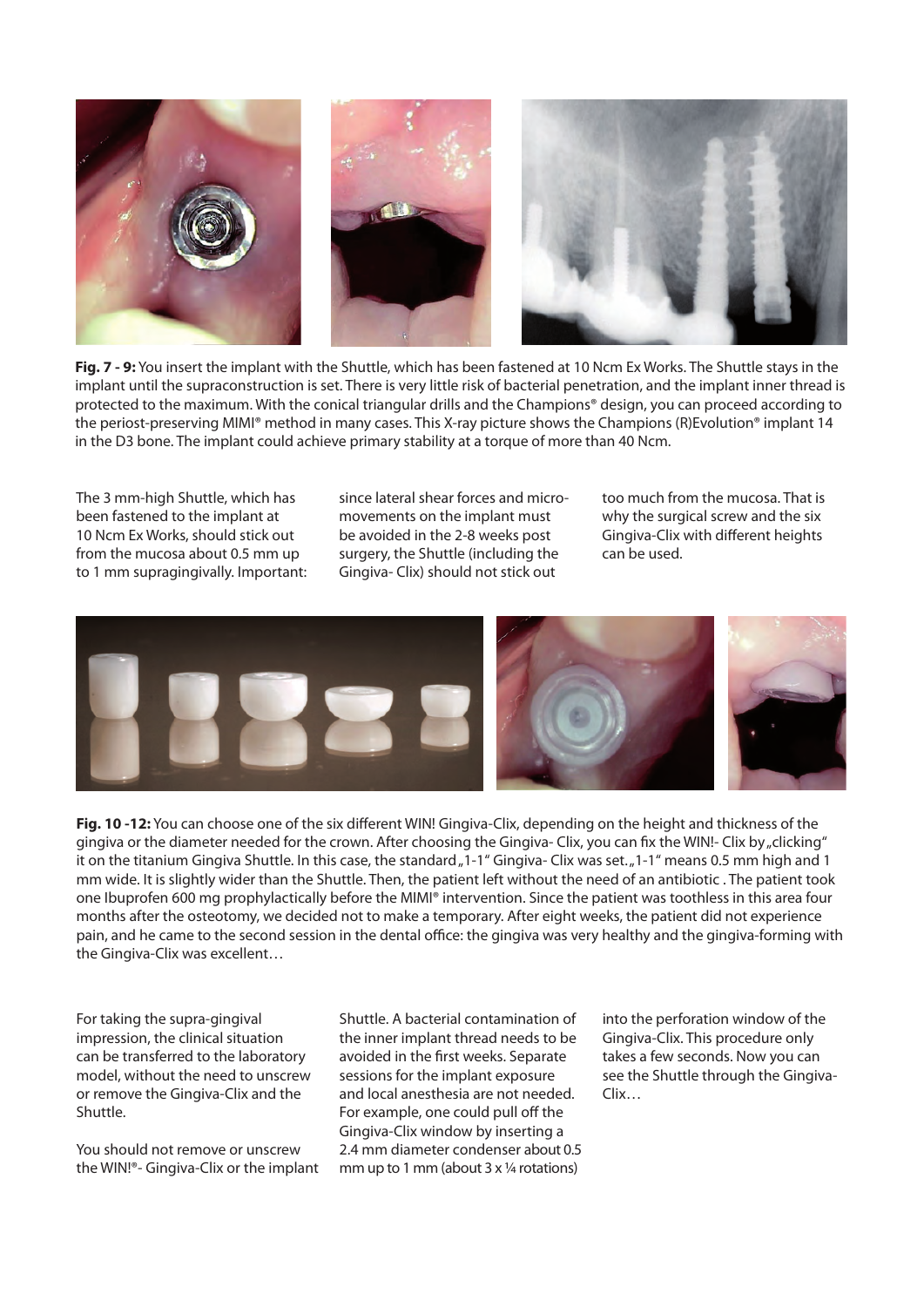

**Fig. 13 - 14**: Set the WIN!®-impression coping in the Shuttle by making small rotational movements until it is securely fixed. This "closed impression" is an advantage for the organizational procedure of the treatment. The WIN!® impression coping stays in the impression.

Make sure always to use a new impression coping because this procedure should be very precise. After taking the impression, close the window perforation with light-curing and soft relining synthetic material, such as yellow Fermit.



**Fig. 15 - 17**: The 3rd and last session took place a few days after the impression. The Fermit cover was treated with a probe, and the Shuttle could be seen. Then, the Gingiva-Clix was removed from the Shuttle, and the Shuttle was unscrewed from the implant body. Until then, the implant body was practically bacteria-free (no smell), and the titanium 4-inner thread was protected to the maximum. A loosening of the abutment and wear and tear of the screw could be avoided.



**Fig. 18 - 20:** The Shuttle was removed from the implant for the first time. The abutment, which was delivered from the dental laboratory, was fixed with the screw at 30/40 Ncm.